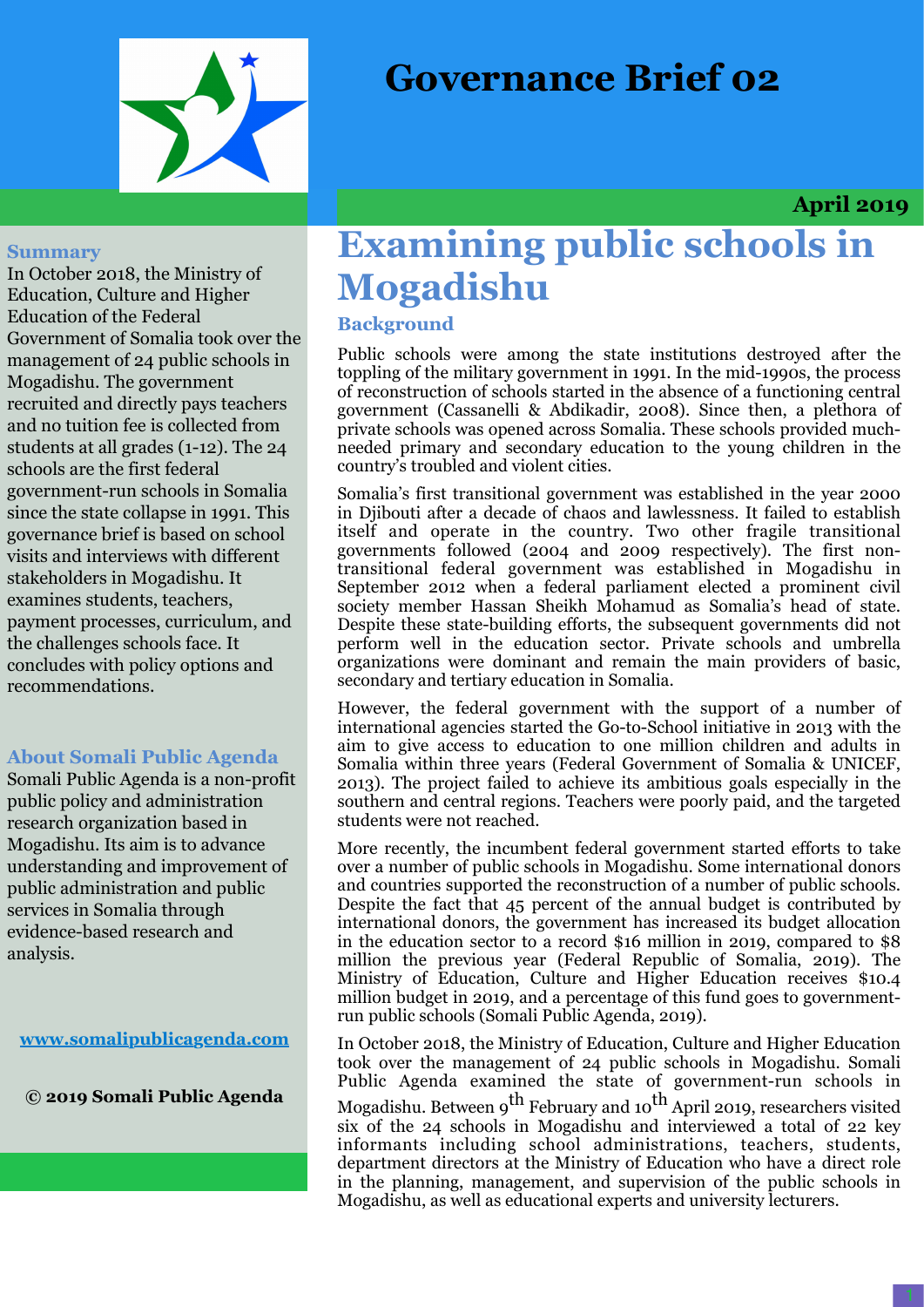## **Public schools in Mogadishu**

Since October 2018, Somalia's Ministry of Education has been directly managing 24 public schools in Mogadishu. Fourteen of the 24 public schools were operating partially under government authority and were part of the Go-to-School initiative. These schools used to receive financial support from a number of international organizations.

There is no integrated national curriculum in Somalia. Government-run public schools use the government curriculum in some levels. Last year, the Ministry of Education finalized the grade 1 to 4 curriculum and distributed textbooks to elementary level students. All 24 public schools use the government curriculum in the elementary classes.

However, there is no national curriculum at the intermediate level. There are various curriculums taught in intermediate classes (5-8). Most of the public schools teach UNESCO prepared or Kenyan curriculums. As stated by the Ministry of Education officers interviewed, the intermediate curriculum is expected to be prepared by the end of April 2019 and the plan is to use the new curriculum for the 2019/2020 academic year. This will be a great milestone.

Similarly, there is curriculum chaos at the secondary level. However, there is a unified syllabus used by schools in Benadir, Jubaland, SouthWest, Galmudug, and Hirshabelle. This syllabus (9-12) has been used since 2014. The federal government has been able to organize national examinations for secondary school leaving students since 2015 as a result of the high school grade syllabus distributed to all secondary schools. The Ministry of Education envisages to finalize and launch a national secondary curriculum by 2020.

The government-run schools are free at all grades. This means the current 24 public schools in Mogadishu are the first state-run schools of its size that are free and open for all students for the first time in three decades.

#### **Students**

The total number of students attending public schools in Mogadishu is approximately 16,760 as per January 2019 government assessment. It is encouraging that close to half of the students (7,601 or 45 percent) are female while the remaining 9,159 or 55 percent are male. Some schools have a majority of female students. A school in Howlwadaag district has 540 students; 312 are female while 225 are male. Another school in Waaberi district with 712 students has almost an equal number of gender – 360 males and 352 females.

The enrollment of new students has increased rapidly. The enrollment period opened in December 2018. A school in Howlwadaag district enrolled 300 new students. 150 new students joined another school in Wadajir district. Public schools created invaluable opportunities for many students to start going to school or continue their education. However, the enrollment is an indication that a high number of students will queue for registration in June and July this year when the new 2019/2020 academic year opens. The demand for free public education exceeds the capacity of government-run public schools that currently offer education to close to 17,000 students in Mogadishu.

The increase in school enrollment does not mean that a larger proportion of urban poor and IDPs of school age gained access to go to schools. Most of the students in the schools visited are from relatively wealthy families. This could mean that the parents and children of poor families may not be aware of free education provision. Nonetheless, offering basic education to the children of poor families who are unable to pay the tuition fee of private schools must be prioritized in the upcoming new student registrations.

#### **Teachers**

According to the latest assessment at the Ministry of Education, Culture and Higher Education in January this year, 735 teachers and school principals operate in the 24 public schools in Mogadishu. 525 (71 percent) are male and 210 (29 percent) are female teachers. There are an additional 200 teachers recruited by the federal government who operate in community schools in Jubaland, Southwest, Hirshabelle and Galmudug, 50 in each state. All (935 teachers) are on the government's payroll and receive salaries in their personal bank accounts. Between 30 to 40 school principals and teachers work in each school. The number depends mainly on the size and number of students attending schools. For instance, a school in Wadajir district with 1,235 students has 40 teachers and administrators, while a school in Howlwadaag district with 685 students has 30 teachers and administrators. Women have a visible role in both school management and teaching. 6 of the 24 public schools in Mogadishu have female principals. This is extremely rare in privately owned and run schools.

The recruitment process for school teachers is not uniform. There are over 200 teachers who were previously recruited for the 14 public schools that were operating under the Go-to-School initiative. There are teachers who were previously working with the additional 10 schools in Mogadishu that the government took over in October 2018 as they were operating as private schools. The latter group were asked to send their CVs and filled in a distributed form. The federal government also advertised teacher positions in 2018. Hundreds applied and entered examinations. Applicants were required to pass at least five of seven subjects. The Ministry recruited 300 new teachers. But only 100 were recruited for schools in Mogadishu. As stated above, 200 teachers were distributed to schools in four regional states namely Jubaland, SouthWest, Hirshabelle, and Galmudug. In short, although over 700 teachers in Mogadishu receive salaries from the federal government, only 100 were recruited by the Ministry of Education. Despite these different staffing processes, the recruitment of teachers is somewhat incomplete. First, teachers did not sign any contracts and don't know how long their current arrangement will last. Second, while teachers receive salaries from the government, they are not recognized as official public personnel as they were not given government ID cards.

All teachers receive an equal remuneration from the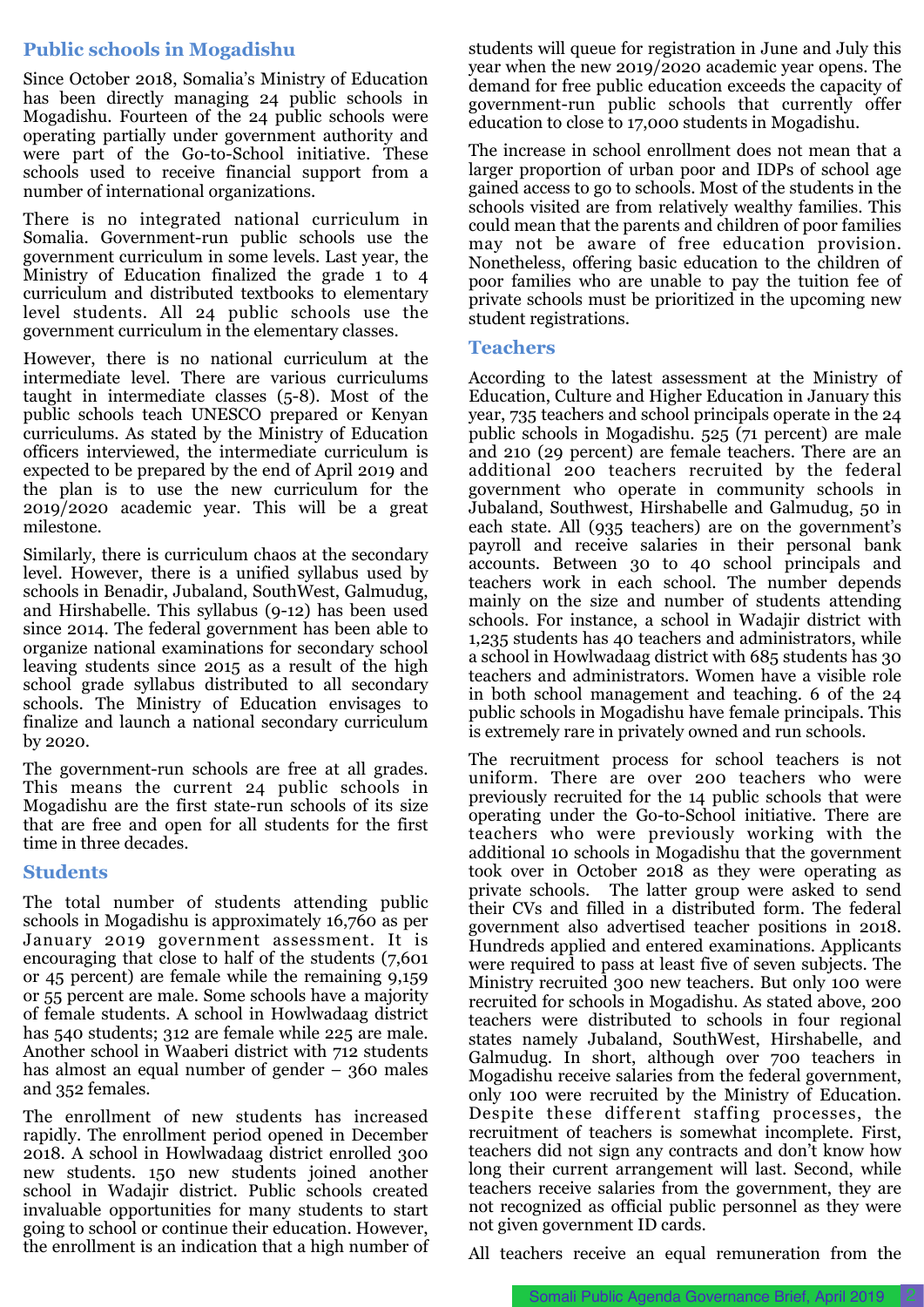government – \$322 monthly, after tax is deducted. The federal government pays the highest share of the salaries. However, the World Bank contributes to the salary expenses. According to officials at the Ministry of Education, about 240 teachers at public schools are paid partially (\$100) by the World Bank through the Go-to-School initiative. Therefore, some teachers receive full salary from the government while others collect salaries from two sources: Federal Government of Somalia (\$222) and the World Bank (\$100). School principals receive a \$400 monthly salary.

The salary arrangement has a number of limitations. First, the remuneration plan is that all teachers receive the same salary regardless of their qualifications and experience. Second, teachers are allowed to work one shift alone. If a teacher would like to work two shifts as common in private schools, the current arrangement does not allow to collect a double salary. Thirdly, the schools have no budget to cover the salary if it is delayed. Sometimes salaries are not paid on time. A teacher said, "We received the

October 2018 salary on November  $17^{\text{th}}$  and the November salary in 11th December 2018." The January salary was also paid in early March. This is a burden to many teachers with no alternative sources and who depend mainly on the school salary.

Fourth, the working hours of teachers vary. For instance, teachers in a school in Howlwadaag district receive a rest period every day and one day off per week; they are required to teach 20 periods per week. But that was not the case in schools in Wadajir, Kaaraan and Waaberi districts. Teachers complained about the lack of rest periods. This is probably the result of lack of proper distribution of teachers. It highlights the need to standardize the working hours of teachers who receive an equal salary.

Fifth, teacher absenteeism is high in some schools. School principals have no authority to deduct teacher salaries as a sanction if teachers fail to attend schools, as all salaries are received through personal bank accounts from the Ministry of Finance. Supervision and tracking of teachers working hours is limited. School principals have complained about this in monthly meetings with the Ministry of Education directors, but it is yet to be addressed. Finally, since there were no contracts signed or HR policy, and teachers are not integrated into the civil service, there are also no organized leave plans. HR issues such as sickness, maternity, paternity, and annual leave are yet to be defined.

There are noticeable differences between teachers working in public and private schools. First, the salaries public school teachers receive in one shift is higher than that of private schools. Private schools, although their salary scales vary, rarely pay \$322 to primary and secondary school teachers for a half day teaching or one shift. Second, public school teachers are not dependent on student fees, while private schools are. This means that public schools may not overfill classes while private schools do because of the nature of the business. Third, as emphasized by the teachers and students interviewed, public school

teachers discipline problematic students more effectively compared to private schools since they feel that they are not dependent on their tuition fees.

## **Other pressing challenges**

Notwithstanding the commendable government role in managing the payment of the salaries of public-school teachers, there are a number of challenges facing the proper functioning of public schools in Mogadishu. School infrastructure (and its reconstruction) depends heavily on international donors such as the European Union (the EU logo is displayed in the schools it has supported) among many others. Toilets in some schools are insufficient and the sanitation of these facilities is poor. There remains no government budget for school infrastructure development or maintenance.

The most pressing challenge is that the government has not allocated a budget for electricity and water expenses of schools, or other recurrent costs. Schools were prohibited to collect money from students. Therefore, the burden of the electricity and water expenses fall under the school administrators and teachers who pay from their pockets, according to many teachers and school principals interviewed. The school principals who meet with the Ministry civil servants once a month have complained about this but no solution has yet materialized. Officials at the Ministry of Education interviewed had no clear approach to fix this. One officer said they want private electricity and water companies to provide these services freely to public schools. Another said that some international donors cover (or are willing to cover) the water and electricity expenses in some schools, while another interviewee said that they want the Benadir Regional Administration to pay such expenses.

## **Continuity and sustainability**

Somalia's national budget heavily depends on financial support from bilateral and multilateral donors. At times the salary of the security personnel and civil servants are delayed, and teachers are no different in this regard. The government may halt payment for months, and this will have an immediate impact on the quality of education as well as the teacher and student turnover. Therefore, while trying to improve the deficiencies, maintaining the current state will at least assure continuity.

Somalia has adopted a federal system of governance, but the responsibility sharing between the federal government and state and local authorities remains unclear in the provisional federal constitution. The status of Mogadishu, where the 24 public schools are located, is not yet defined and there are a number of public schools directly run by the Mogadishu Municipality. Therefore, there is no clarity over the future governance of the public schools in Mogadishu that are hitherto under the Ministry of Education's remit. Furthermore, the capacity and institutional structure of the Benadir Regional Administration in managing public schools remain weak. The arrangement of the status of Mogadishu and the capability of the Mogadishu Municipality in managing public schools in Mogadishu could have an impact on the current management structure of public schools in the capital city in the future.